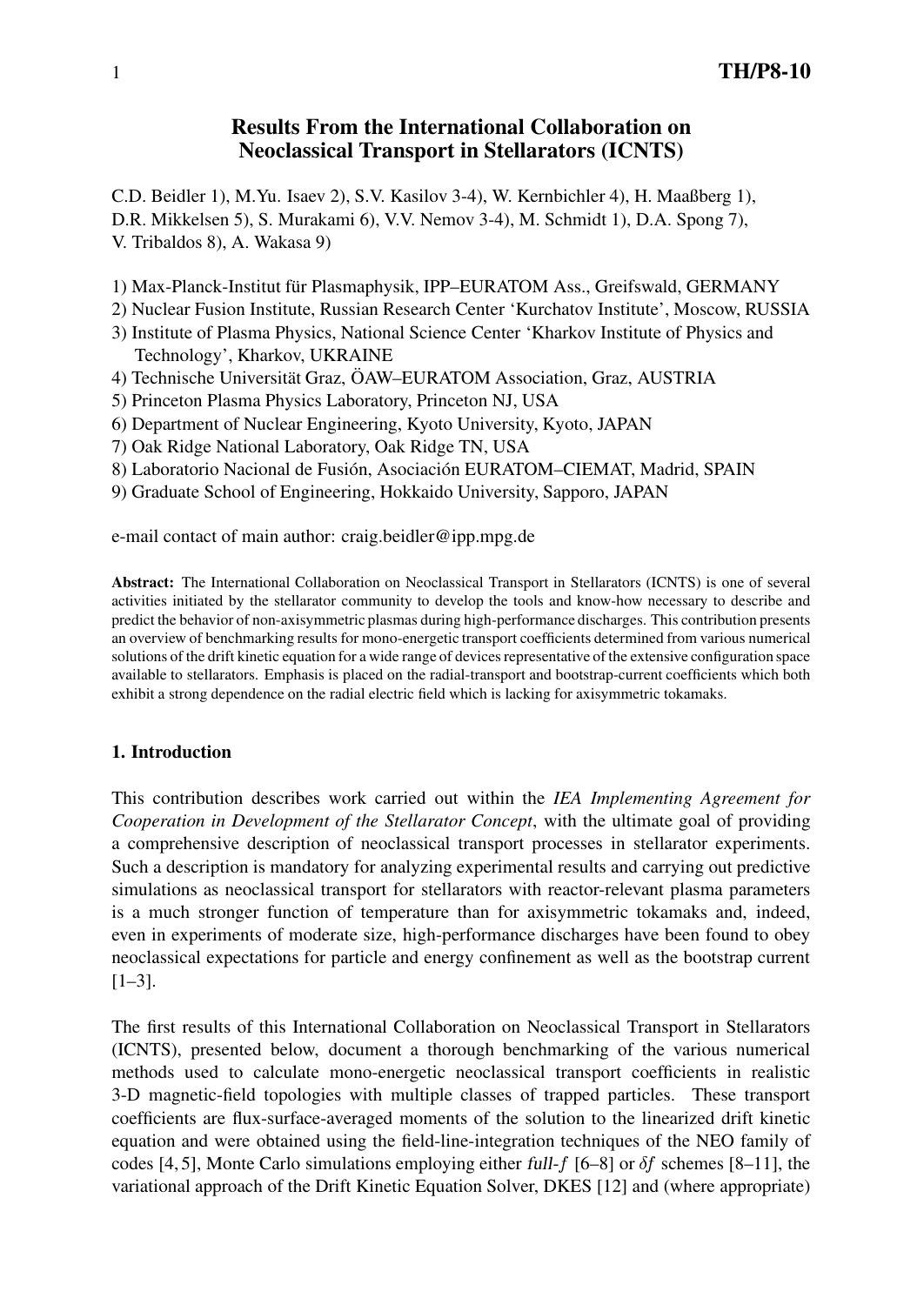a numerical solution of the ripple-averaged kinetic equation, GSRAKE [13]. The devices for which the benchmarking has been performed are representative of the extensive configuration space available to stellarators: the Large Helical Device (LHD) heliotron, in operation at Toki, Japan; the quasi-axisymmetric National Compact Stellarator Experiment (NCSX), under construction at Princeton, NJ, USA; the quasi-Helically-Symmetric Experiment (HSX), in operation at Madison, WI, USA; the Quasi-Poloidally-Symmetric device (QPS), a design study initiated by Oak Ridge National Laboratory, USA; the heliac TJ-II, in operation at Madrid, Spain; and two advanced stellarators of the Wendelstein line, W7-AS which ended operation in 2002 at Garching, Germany, and W7-X which is under construction at Greifswald, Germany.

#### **2. Basics**

Neoclassical theory describes transport processes which are assumed to be *radially local* and described by the linearized drift kinetic equation

$$
\mathcal{V}(f_1) - \nu \mathcal{L}(f_1) = -\frac{\mathrm{d}r}{\mathrm{d}t} \left( \frac{1}{n} \frac{\mathrm{d}n}{\mathrm{d}r} - \frac{qE_r}{T} + \left( K - \frac{3}{2} \right) \frac{1}{T} \frac{\mathrm{d}T}{\mathrm{d}r} \right) f_M - pv \frac{B}{B_0} \frac{qV_L}{R_0 T} f_M \tag{1}
$$

where  $f_1$  is the (small) deviation of the distribution function from Maxwellian and

$$
\mathcal{V}(f_1) = \left( pv \frac{\mathbf{B}}{B} + \frac{\mathbf{E}_r \times \mathbf{B}}{\langle B^2 \rangle} \right) \cdot \nabla f_1 - \frac{v(1 - p^2)}{2B^2} \mathbf{B} \cdot \nabla B \frac{\partial f_1}{\partial p}
$$

is the Vlasov operator, with **B** the magnetic-field vector,  $B$  its magnitude,  $v$  is the particle speed,  $p = v_{\parallel}/v$  the pitch-angle variable,  $\mathbf{E}_r = E_r \mathbf{e}_r$  is the *radial* electric field with  $\mathbf{e}_r = \nabla r / |\nabla r|$ the unit vector in the direction normal to the flux surface,  $r$  is the flux-surface label, angle  $U\left( \frac{1}{2} \right)$  , and the set of  $U$  $\blacksquare$  . The contract of the contract of the contract of the contract of the contract of the contract of the contract of the contract of the contract of the contract of the contract of the contract of the contract of the **In the case of the case of the case** brackets denote the flux-surface average and  $\mathcal L$  is the Lorentz pitch-angle-scattering collision operator

$$
\nu \mathcal{L}(f_1) = \frac{\nu}{2} \frac{\partial}{\partial p} \left( \left( 1 - p^2 \right) \frac{\partial f_1}{\partial p} \right) ,
$$

with  $\nu$  the collision frequency. The radial drift velocity is given by

$$
\frac{\mathrm{d}r}{\mathrm{d}t} = \frac{mv^2\left(1+p^2\right)}{2qB^3} \left(\mathbf{B} \times \boldsymbol{\nabla}B\right) \cdot \boldsymbol{\nabla}r
$$

where m is the particle mass and q its charge, n and T are the density and temperature, respectively, of the local Maxwellian  $f_M = n(m/2\pi T)^{3/2} \exp(-K)$ ,  $K = mv^2/2T$  is the <sup>c</sup>  $v^2/2T$  is the normalized kinetic energy,  $B_0$  is the reference value of B on the flux surface,  $R_0$  is the major radius of the torus and  $V_L$  is the loop voltage.

It will be noted that derivatives of  $f_1$  with respect to r and v are lacking in eq. (1) making it possible to treat these two variables as mere parameters and express the first-order distribution function

$$
f_1 = \frac{qV_L}{T} f_M \hat{f}_I + \frac{v_d R_0}{v} \left( \frac{1}{n} \frac{dn}{dr} - \frac{qE_r}{T} + \left( K - \frac{3}{2} \right) \frac{1}{T} \frac{dT}{dr} \right) f_M \hat{f}_I
$$

where  $v_d = mv^2/(2qR_0B_0)$  is characteristic of the radial drift velocity. Written in dimensionless form, the resulting differential equations for  $f_I$  and  $f_{II}$  (which are themselves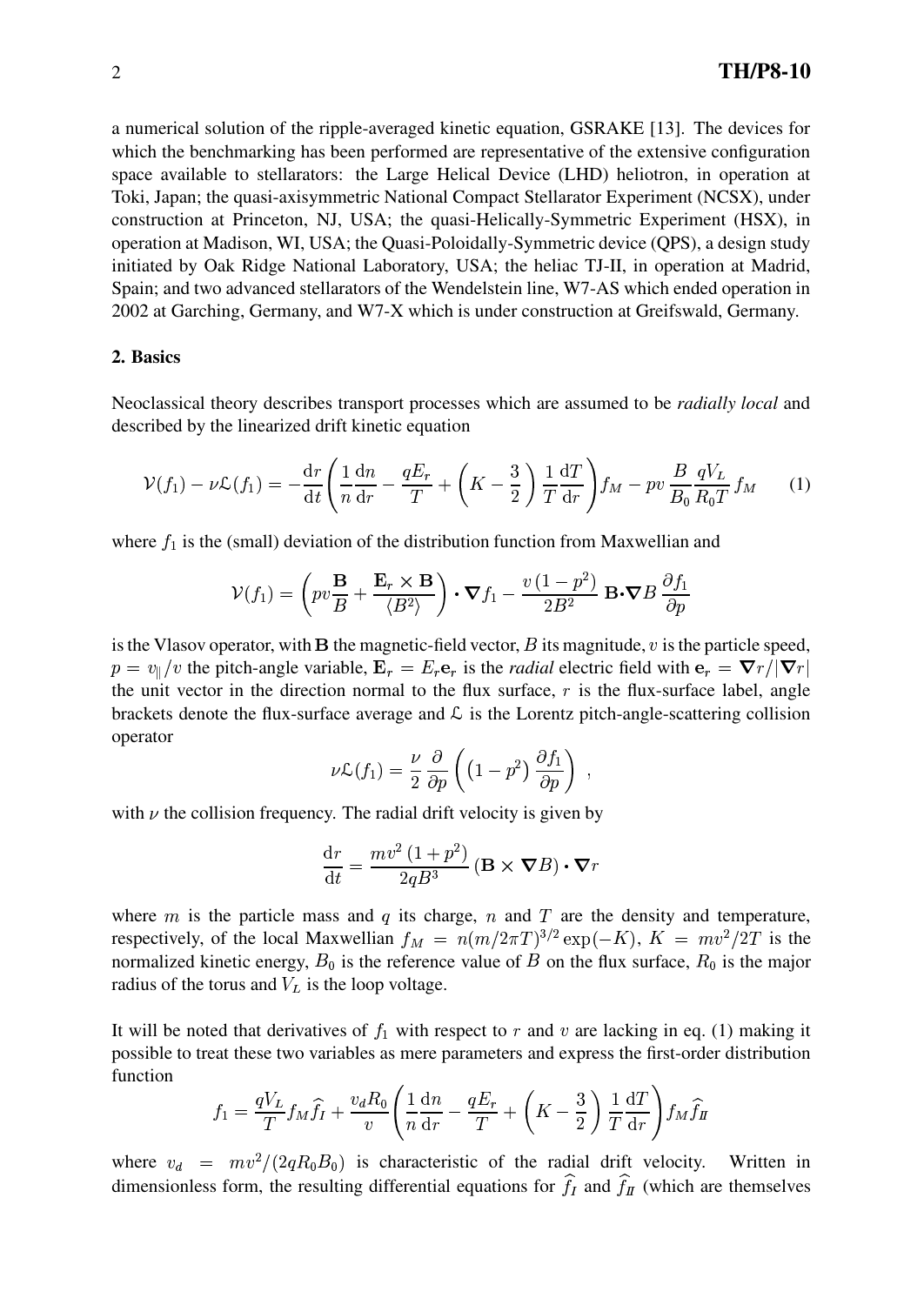dimensionless) are expressed

$$
\frac{R_0}{v}\,\mathcal{V}(\widehat{f}_I) - \frac{R_0\nu}{v}\,\mathcal{L}(\widehat{f}_I) = -p\,\frac{B}{B_0} \tag{2}
$$

$$
\frac{R_0}{v}\,\mathcal{V}(\widehat{f}_\Pi) - \frac{R_0\nu}{v}\,\mathcal{L}(\widehat{f}_\Pi) = -\frac{1}{v_d}\,\frac{\mathrm{d}r}{\mathrm{d}t} \,. \tag{3}
$$

Examination of the terms appearing in these equations shows that the solutions can depend only on the normalized  $\mathbf{E} \times \mathbf{B}$  drift velocity,  $E_r/(vB_0)$ , the 'collisionality'  $R_0 \nu/v$  and the structure of the confining magnetic field (but not its magnitude).

Within this neoclassical formalism, the relationships between the flux-surface-averaged flows,  $I_i$ , and the thermodynamic forces which drive them,  $A_i$ , may be expressed

$$
I_i = -n \sum_{j=1}^3 L_{ij} A_j.
$$

Conforming to the standard convention,  $I_1$  is related to the radial component of the particle flux density,  $\Gamma$ , through

$$
I_1 = \langle \mathbf{\Gamma} \cdot \mathbf{\nabla} r \rangle = \left\langle \int \mathrm{d}^3 v \, \frac{\mathrm{d} r}{\mathrm{d} t} \, f_1 \right\rangle \, ,
$$

 $I_2$  to the radial component of the energy flux density,  $Q$ ,

$$
I_2 = \left\langle \frac{\mathbf{Q}}{T} \cdot \mathbf{\nabla} r \right\rangle = \left\langle \int \mathrm{d}^3 v \; K \, \frac{\mathrm{d}r}{\mathrm{d}t} \, f_1 \right\rangle
$$

and  $I_3$  to the parallel component of the current density,  $J$ ,

$$
I_3 = \frac{\langle \mathbf{J} \cdot \mathbf{B} \rangle}{qB_0} = \left\langle \int d^3v \; pv \frac{B}{B_0} \, f_1 \right\rangle \; .
$$

By choosing to combine the thermodynamic forces in the following manner

$$
A_1 = \frac{1}{n}\frac{dn}{dr} - \frac{qE_r}{T} - \frac{3}{2}\frac{1}{T}\frac{dT}{dr}
$$
\n
$$
A_2 = \frac{1}{T}\frac{dT}{dr}
$$
\n
$$
A_3 = \frac{qV_L}{R_0T}
$$

the *mono-energetic* solutions of the kinetic equations (2) and (3) may be used to determine the transport coefficients by energy convolution with the local Maxwellian

$$
L_{ij} = \frac{2}{\sqrt{\pi}} \int_0^\infty dK \sqrt{K} e^{-K} D_{ij}(K) h_i h_j
$$

where  $h_1 = h_3 = 1$ ,  $h_2 = K$  and the  $D_{ij}$  are mono-energetic transport coefficients defined by

$$
D_{11} = D_{12} = D_{21} = D_{22} = -\frac{v_d^2 R_0}{2v} \left\langle \int_{-1}^1 \mathrm{d}p \, \frac{1}{v_d} \frac{\mathrm{d}r}{\mathrm{d}t} \hat{f}_H \right\rangle
$$
  

$$
D_{13} = D_{23} = -\frac{v_d R_0}{2} \left\langle \int_{-1}^1 \mathrm{d}p \, \frac{1}{v_d} \frac{\mathrm{d}r}{\mathrm{d}t} \hat{f}_I \right\rangle
$$
  

$$
D_{31} = D_{32} = -\frac{v_d R_0}{2} \left\langle \int_{-1}^1 \mathrm{d}p \, p \, \frac{B}{B_0} \hat{f}_H \right\rangle
$$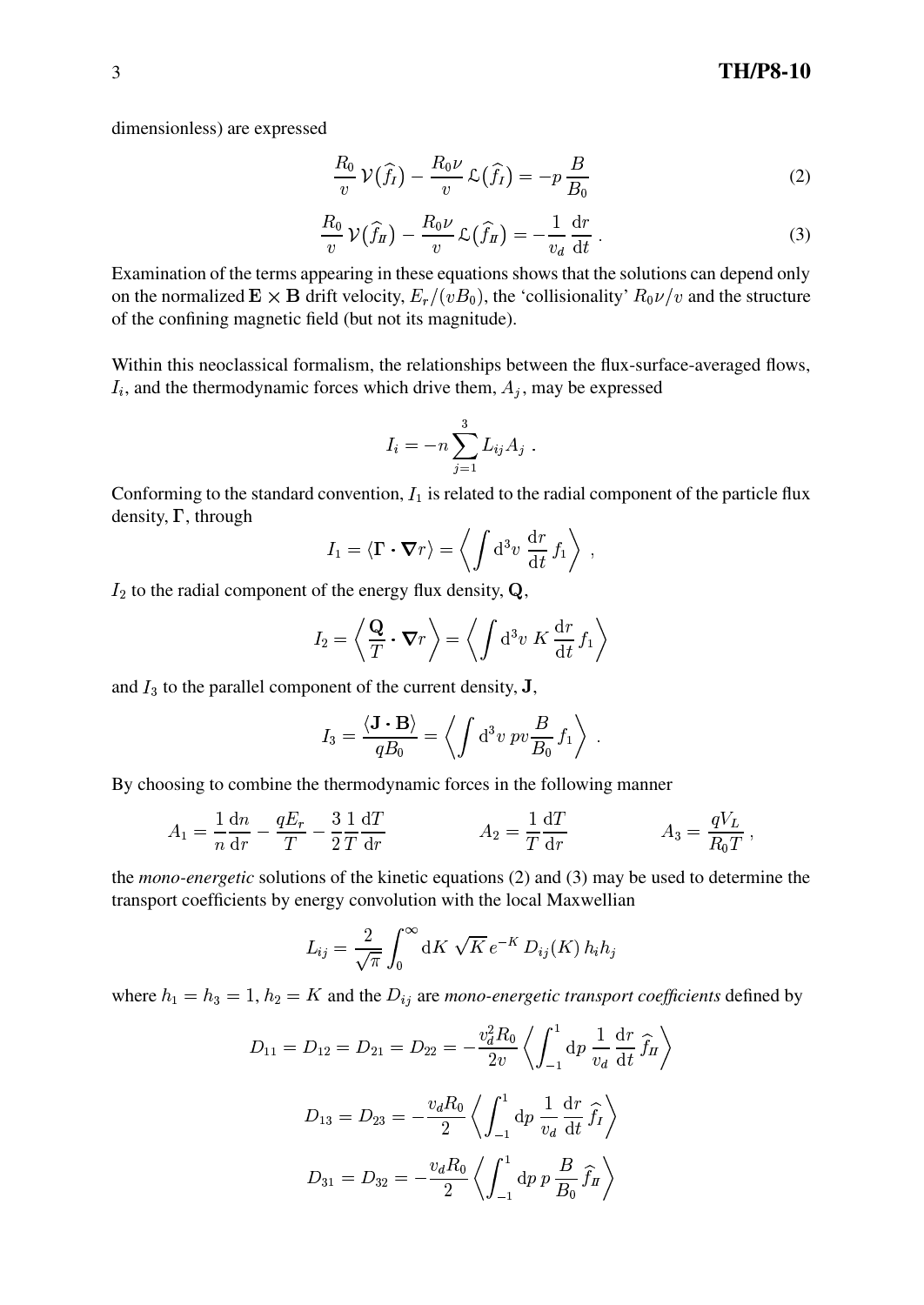$$
D_{33} = -\frac{vR_0}{2} \left\langle \int_{-1}^1 \mathrm{d}p \ p \, \frac{B}{B_0} \widehat{f}_I \right\rangle \ .
$$

Of these mono-energetic coefficients,  $D_{11}$  is said to describe the radial transport,  $D_{33}$  the parallel transport,  $D_{13}$  is characteristic of the Ware pinch and  $D_{31}$  of the bootstrap current. Only three of these coefficients are independent, however, as  $D_{13} = -D_{31}$  due to Onsager symmetry. It is also worth noting that the neoclassical fluxes may be corrected so as restore the conservation of parallel momentum (which is violated by use of the Lorentz collision operator) by solving a linear system of moment equations in which the coefficients are differently weighted energy moments of the mono-energetic transport coefficients [14, 15]. Thus, for benchmarking purposes, the determination and comparison of mono-energetic coefficients is the first order of business.

#### **3. Benchmarking Results**

Due to the space limitations placed on this paper, benchmarking results presented here will concentrate on just three of the many configurations considered by the ICNTS, which illustrate quite different philosophies regarding neoclassical transport: the classical heliotron LHD, with a large fraction of localized particles and consequently high rate of radial transport while simultaneously exhibiting significant bootstrap current; the helias W7-X, also with a large fraction of localized particles but in regions of the torus with little curvature of  $B$  in an attempt to strongly reduce both radial transport and bootstrap current; and the quasi-axisymmetric NCSX, which has only a tiny fraction of localized particles (as  $B$  is nearly axisymmetric in magnetic flux coordinates) and thus neoclassical transport similar to that of rippled tokamaks.

A number of numerical techniques has been developed to determine the radial transport coefficient  $D_{11}$ . The most general methods treat eq. (3) in its entirety and include both full $f$  [6–8] and  $\delta f$  [8–11] Monte Carlo approaches as well as the Drift Kinetic Equation Solver (DKES) [12] which employs a variational principle in which the solution is expressed using a series of Fourier-Legendre test functions. Such methods demand a considerable price in computational resources but can be employed for arbitrarily complex magnetic fields and (usually) at all relevant values of collision frequency.

To reduce the cost in computational resources, efficient methods for solving 'simplified' kinetic equations have also been developed and two such approaches are included here in the benchmarking. In the first approach, eq. (3) is solved ignoring the  $E \times B$  drift in the Vlasov operator, making it possible to determine  $D_{11}$  in the long-mean-free-path (lmfp) limit by performing a weighted integral of the geodesic curvature along a field line of 'infinite' length (i.e. sufficiently long to cover the magnetic flux surface). This field-line-integration technique, carried out numerically by the NEO code [4], provides a rapid means for determining the radial transport in the stellarator  $1/\nu$  regime (where  $D_{11}$  is inversely proportional to the collision frequency) for arbitrarily complex magnetic fields. The influence of  $E_r$  on the radial transport coefficient cannot be determined with NEO, however, due to the initial assumptions. The second approach, a numerical solution of the *ripple-averaged* kinetic equation, GSRAKE [13], does not suffer this shortcoming. The ripple average is a generalization of the common bounce average (time average over the periodic motion of reflected particles) so as to encompass all of phase space (including passing particles) and is performed as a separation of time scales to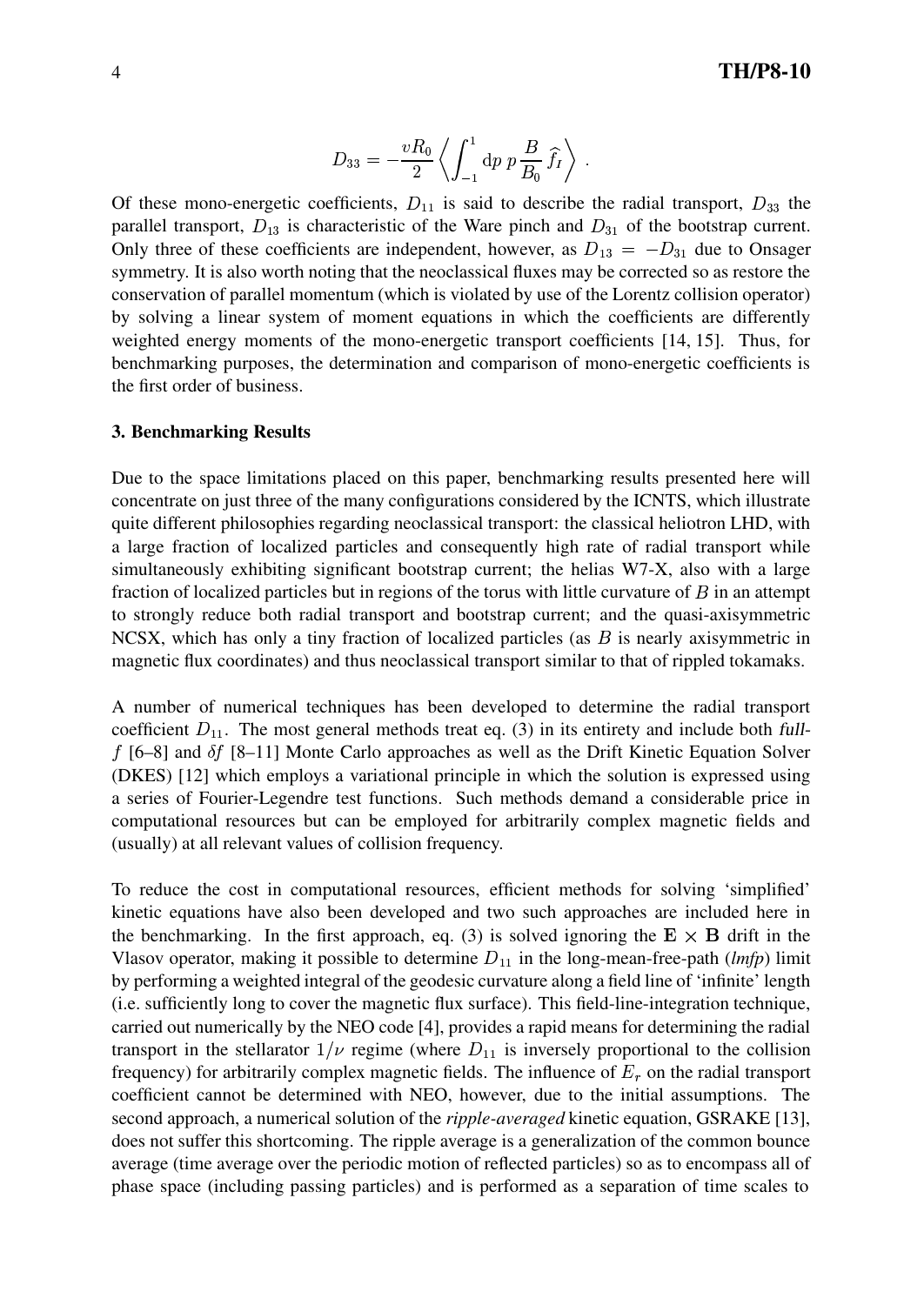**10**<sup>-</sup>

 $10^{-2}$ 

**10-1**

 $10<sup>0</sup>$ 

 $D^{\star}_{II}$ 

**10<sup>1</sup>**

**10<sup>2</sup>**

**10** 

*Figure 1. Benchmarking results for the standard configurations of LHD (upper left), W7-X (upper right) and NCSX (right). The normalized radial transport coefficient is plotted versus the collisionality assuming normalized values of the radial electric field to be*  $E_r/vB_0 = 3 \times 10^{-3}$ ,  $1 \times 10^{-3}$ ,  $3 \times 10^{-4}$ ,  $1 \times 10^{-4}$ ,  $3 \times 10^{-5}$  and *zero. Numerical results for the*  $\rho = 0.5$  *flux surface are depicted by: triangles for DKES (with upper and lower bounds indicated by the 'error bars'), squares [6] diamonds [7] circles [8] and stars*

*[9] for four different Monte Carlo simulations and by the continuous curves for GSRAKE.*

**10-5 10-4 10-3 10-2 10-1** ν ★



eliminate the most rapidly varying spatial coordinate in the kinetic equation. This separation can only be carried out efficiently if the structure of  $B$  is described accurately within the socalled *multiple-helicity* model [16] which is appropriate here only in the case of LHD.

In Figure 1, the mono-energetic radial transport coefficient normalized to the plateau value of the equivalent axisymmetric tokamak,  $D_{11}^* = D_{11}/D_p$  with  $D_p = \pi v_d^2 R_0/(4 v_t)$  and  $\epsilon$  the rotational transform, is plotted as a function of the collisionality  $v^* = \nu R_0/(v_t)$  for the flux surface at half the plasma radius. Six different values of the radial electric field have been considered, illustrating the strong dependence of  $D_{11}^*$  on this quantity in the *lmfp* regime. Good agreement of the results from DKES, four Monte Carlo codes and GSRAKE is documented in these plots. It will be noted that each configuration obeys  $D_{11}^{\star} \propto 1/\nu$  in the *lmfp* regime with the range of collisionalities over which this holds depending on the magnitude of the radial electric field (the  $1/\nu$  regime being entirely suppressed for values of  $E_r/vB_0$  sufficiently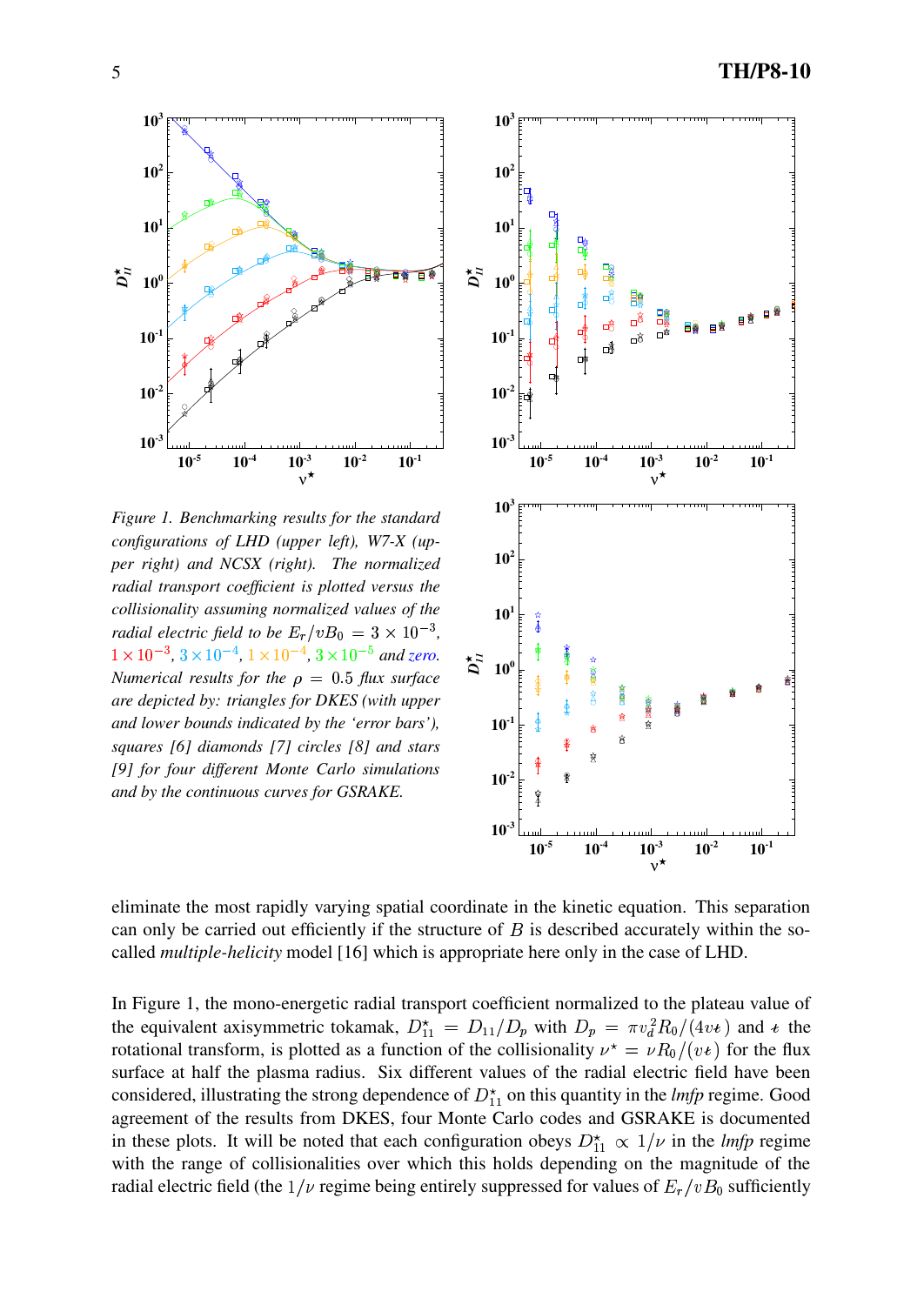

*Figure* 2. The effective helical ripple for  $1/\nu$  transport is shown as a function of the normalized minor *radius for LHD (left), W7-X (center) and NCSX (right). Analytical results are shown by the black curve (LHD only), those from NEO in light blue and DKES results with their bounds are given in red.*

large), and one concludes that even a small departure from axisymmetry is sufficient to evoke this 'stellarator-like' behavior of the mono-energetic radial transport coefficient. It will also be noted that the upper and lower bounds on the DKES results (indicated in the plots by 'error bars') differ more strongly at low collisionality for W7-X than for LHD and NCSX; as a general rule, this divergence of the bounds is observed to increase with the complexity of the magnetic field and as the degree of drift optimization increases. In contrast, the statistical accuracy of the Monte Carlo algorithms is not affected by the magnetic configuration but instead by the number of simulation particles, which is generally chosen large enough here to produce error bars smaller than the data symbols.

A common figure of merit for the neoclassical transport in stellarators is the so-called *effective* helical ripple,  $\varepsilon_{eff}$ , determined in the  $1/\nu$  regime from  $D_{11}^* = (4/3\pi)^2(2\varepsilon_{eff})^{3/2}/\nu^*$ . The radial dependence of this quantity determined using DKES, NEO and an analytic expression [17] (appropriate only for LHD) is plotted in Figure 2; again the agreement is excellent. It is also worth noting that *drift-optimized* configurations can be realized in LHD by displacing the magnetic flux surfaces towards the high-field side of the device. For example, the configuration with a major radius of  $R_0 = 3.6$  m (compared to  $R_0 = 3.75$  m in the standard case) exhibits significantly reduced  $1/\nu$  transport with  $\varepsilon_{eff}$  < 0.06 at the plasma edge. This *inward-shifted* configuration has also been fully benchmarked within the ICNTS with success equal to that found for the standard LHD.

Numerical tools for determining the mono-energetic bootstrap current coefficient in stellarators include  $\delta f$  Monte Carlo methods with 'advanced' weighting schemes to overcome the statistical difficulties due to localized particles (which are most strongly weighted in the 'standard' scheme although they make a negligible contribution to  $D_{31}$ ) [10, 11], DKES [12] and the field-line integration technique [5]. A sample of the results from these codes is given in Figure 3 where the normalized bootstrap current coefficient  $D_{31}^* = D_{31}/D_{BG}$  is plotted as a function of collisionality and radial electric field for LHD, W7-X and NCSX. The normalization factor  $D_{BG} = 0.48665 (R_0/r)^{1/2} mv^2/(qB_0 t)$  is the collisionless asymptote for the equivalent axisymmetric tokamak. Also shown by the dotted line is the appropriate non-axisymmetric result derived analytically for  $\nu^* = 0$  [18] (which is independent of  $E_r$ ).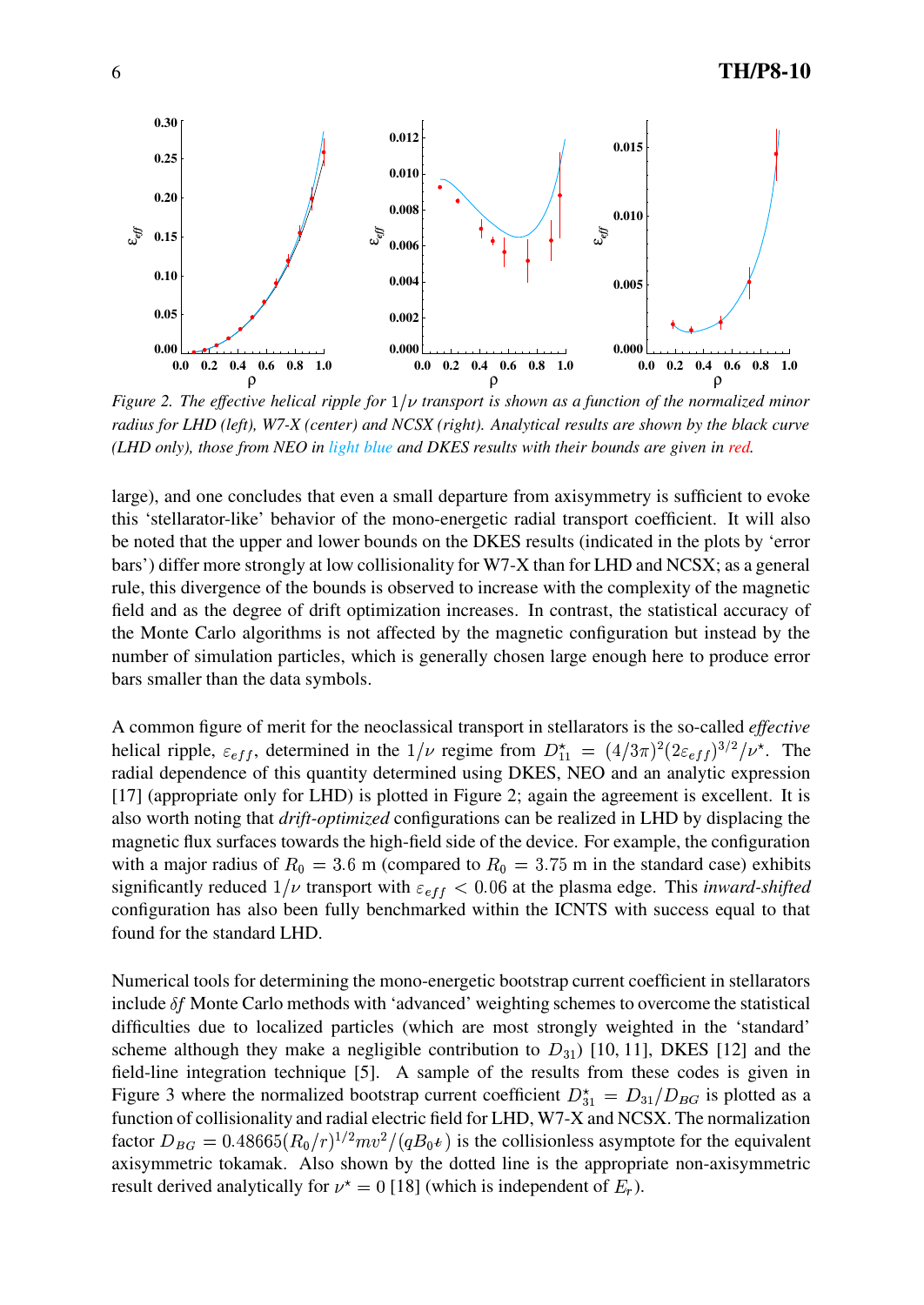*Figure 3. Normalized bootstrap current coefficients as a function of collisionality and radial electric field for LHD (upper left), W7-X (upper right) and NCSX (right). Numerical results for*  $the \rho = 0.5$  *flux surface are given by: triangles for DKES [12], upside-down triangles [10] and rotated triangles [11] for Monte Carlo simulations and solid circles for the field-lineintegration technique [5]. Color coding for the radial electric field value is the same as used in Figure 1. The value of*  $D_{31}^*$  *predicted analytically for*  $\nu^* = 0$  *is indicated by the dotted line.* 



A number of observations can be made concerning these results. Both LHD and W7-X possess mono-energetic bootstrap current coefficients which exhibit clear dependence on the magnitude of the radial electric field in the *lmfp* regime. This dependence, which is typical for stellarators, becomes much weaker in the NCSX results which are nearly 'tokamak-like' in this regard. Within the ICNTS investigations, the only other configuration found to have  $D_{31}^{\star}$ results independent of  $E_r$  was the quasi-helically symmetric HSX, although in this case the bootstrap current coefficients are negative (and would thus lead to a reduction in the rotational transform) as expected theoretically for a 'straight' helix. A simplistic strategy for minimizing the bootstrap current in stellarators is thus a combination of appropriate toroidal and helical components in B such that the sum of their individual contributions to  $D_{31}$  vanishes. This strategy is realized approximately in W7-X, yielding normalized bootstrap current coefficients much less than one but nevertheless of sufficient magnitude to alter the rotational transform profile, requiring counter measures to insure the proper functioning of the island-divertor concept envisaged for this device. It is also possible, however, to further decrease  $D_{31}^*$  in W7-X by using the flexibility of the coil system to increase the fraction of localized particles, as confirmed within the ICNTS for the W7-X 'high-mirror' configuration. NCSX, on the other hand, relies on the bootstrap current to produce a significant portion of its rotational transform but is not as successful in this respect as the equivalent rippled tokamak which has  $D_{31}^{\star} \approx 0.7$ in the collisionless limit.